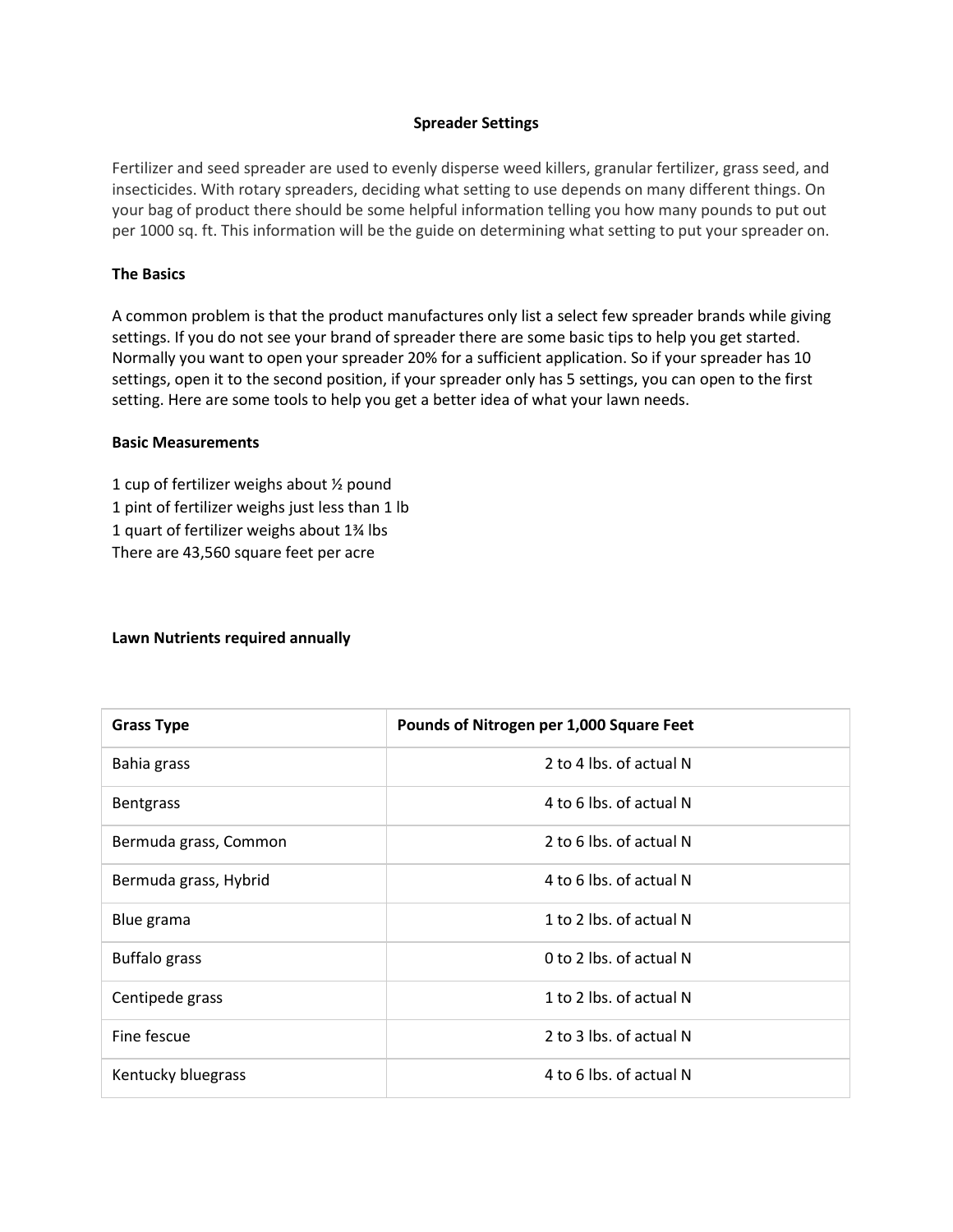| Ryegrass            | 2 to 4 lbs. of actual N |
|---------------------|-------------------------|
| St. Augustine grass | 4 to 5 lbs. of actual N |
| Tall fescue         | 2 to 6 lbs. of actual N |
| Zoysia grass        | 3 to 4 lbs. of actual N |

# **Things to Keep in Mind**

This chart shows how many units of Nitrogen are needed per year which is to be broken down according to how many times fertilizer is being applied. For instance if your grass needs 4 lbs of actual N per year, it would be best to put out 1 lb of N. approximately 4 times a year. Putting all the needed nitrogen out all at one time could burn your lawn.

## **Determining how much fertilizer you will need**

Most fertilizer bags will say how many square feet it will cover but if it doesn't, here is an easy way to figure it out yourself.

| Percentage of Nitrogen in the<br><b>Fertilizer Bag</b> | Pounds of Fertilizer to Apply to 1,000<br><b>Square Feet</b> |
|--------------------------------------------------------|--------------------------------------------------------------|
| $\mathbf{1}$                                           | 100.0                                                        |
| $\overline{2}$                                         | 50.0                                                         |
| 3                                                      | 33.3                                                         |
| 4                                                      | 25.0                                                         |
| 5                                                      | 20.0                                                         |
| 6                                                      | 16.7                                                         |
| $\overline{7}$                                         | 14.3                                                         |
| 8                                                      | 12.5                                                         |
| 9                                                      | 11.1                                                         |
| 10                                                     | 10.0                                                         |
| 11                                                     | 9.1                                                          |
| 12                                                     | 8.3                                                          |

### **Nitrogen Application Rates for Lawns**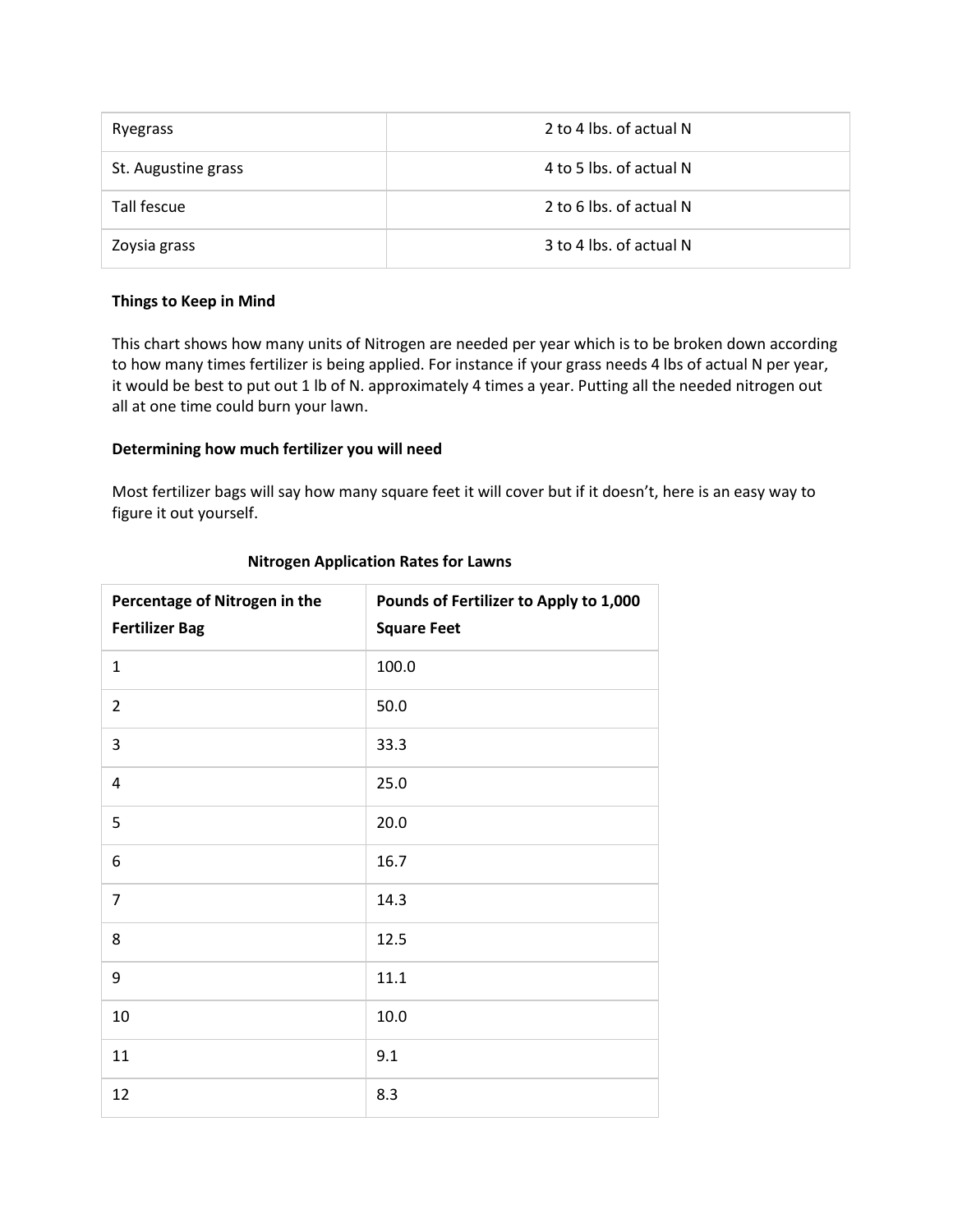| 13 | 7.7 |
|----|-----|
| 14 | 7.1 |
| 15 | 6.7 |
| 16 | 6.3 |

-One 40 lb. bag of 12-12-12 will cover 4800 sq. ft. if 1 pound of Nitrogen per 1000 sq. ft. is being applied.

40lb bag /8.3 lbs of fertilizer per 1000 sq. ft. = 4800 sq. ft.

-One 40 lb. bag of 10-10-10 will cover 5000 sq. ft. if 1 pound of Nitrogen per 1000 sq. ft. is being applied.

40 lb bag /10 lbs of fertilizer per 1000 sq. ft. = 4000 sq. ft.

# **Applying fertilizer**

When applying fertilizer, the best way to ensure an even spread is to spread half of the fertilizer in one direction and the other half going perpendicular to the first rows you made. Keeping evenly spaced rows is very important as overlapping to much may result in slight burning. When you finish going over the lawn in one direction, make a 90 degree turn to start new rows perpendicular to the previous ones. Starting off with half the amount of fertilizer will also give you a chance to make sure the right amount of fertilizer is being applied. If you notice that you're running out of fertilizer to soon, slightly turn down your setting to reduce the amount of fertilizer being applied. Be sure to take note of what spreader setting worked best so the next time you will know exactly what works best.

# **Rotary vs. Drop Spreader**

A rotary spreader is the most commonly used, they use a wheel the evenly disperse granules or seeds to each side as well as below the spreader. A drop spreader tends to be more time consuming as it only covers the area directly under the spreader, leaving more passes to be made. The different types of spreaders all have different settings so the setting you use with a rotary spreader will probably not be the same on the drop spreader.

# **Fertilizing Flowers and Garden Plants**

For flowers apply approx. **5 lbs.(8-8-8 or 10-10-10)** or **3-4 lbs (12-12-12 or 13-13-13)** per 100 sq. ft and work into the soil, during flowering periods you can apply 2-3 lbs. per 100 sq. ft. every 4 to 6 weeks during the flowering season.

On row crops apply **1 ½ lbs.( 12-12-12 or 13-13-13) to 3 lbs.( 8-8-8 or 10-10-10)** per 100 ft. of row in a trench 1" to 2" deeper than the seeds are to be placed and 2" to 3" to the side of the row.